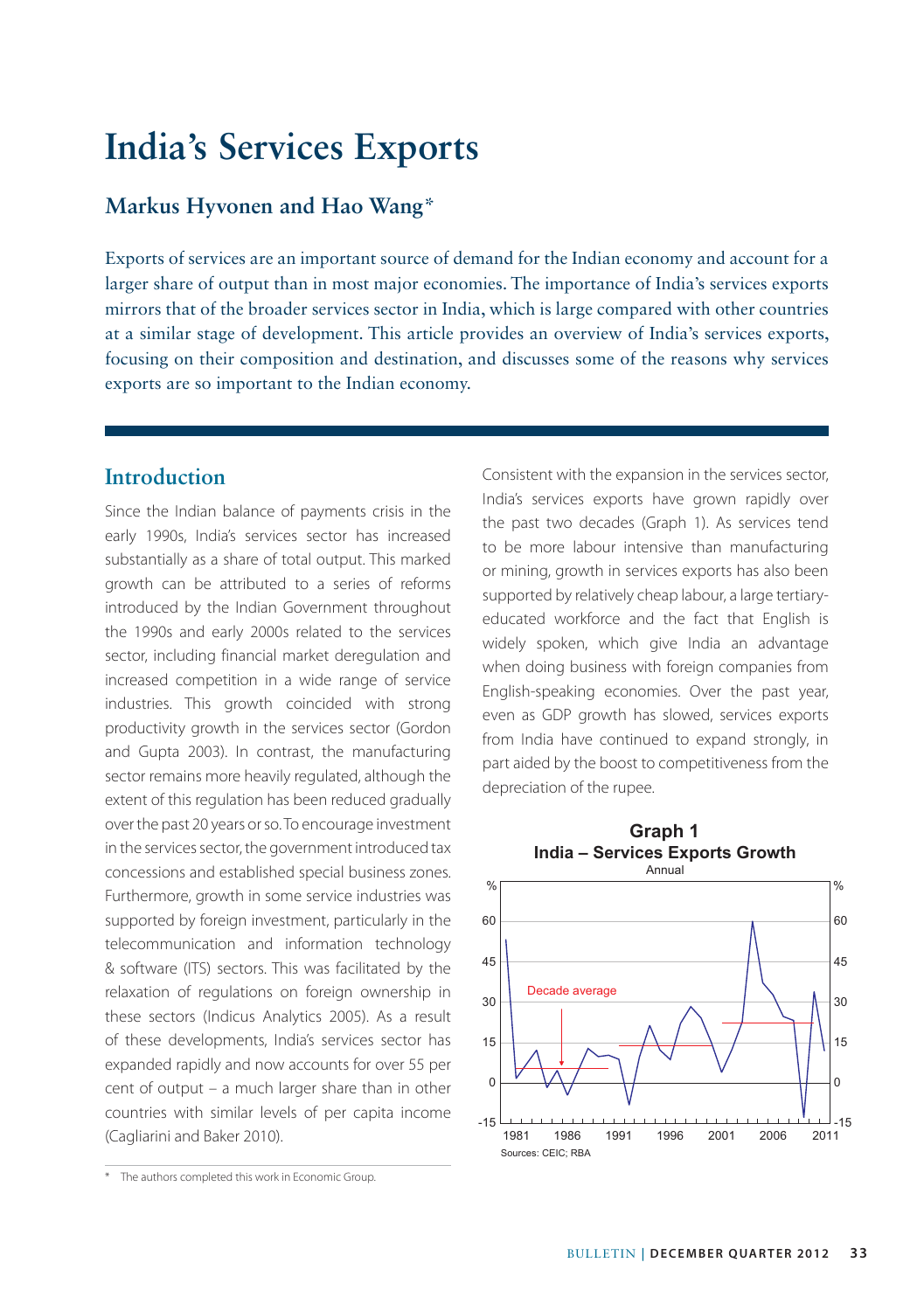#### India's Services Exports

India's services exports accounted for 8 per cent of GDP in 2011 and for a relatively high share of total exports (Table 1). This is higher than in most advanced economies, the notable exceptions being South Korea – with a handful of large South Korean shipping companies making that country a major exporter of transport services – and the United Kingdom, whose services exports are boosted by its large financial sector. Elsewhere in Asia, Singapore's services exports are very large relative to the size of its economy, with services exports accounting for around 45 per cent of GDP. A large share of Singapore's services exports are travel and transport services, consistent with Singapore's role as a transit hub (for both passengers and freight). The Philippines' services exports are broadly similar to India's in terms of their importance for the overall economy, and both countries are exposed to ITS exports.

India's services imports are relatively small, at around 4¼ per cent of GDP in 2011, with business services, travel and transportation services accounting for more than 70 per cent of total services imports. Accordingly, India has a surplus in its services trade. While this surplus has been expanding over the past decade, the current account deficit has been widening, driven by India's growing merchandise trade deficit (Graph 2).



#### **Table 1: Services Exports in 2011** Per cent

| Economy                   | Services share<br>of output <sup>(a)</sup> | Services exports<br>share of output | Services exports<br>share of total<br>exports |
|---------------------------|--------------------------------------------|-------------------------------------|-----------------------------------------------|
| <b>Advanced economies</b> |                                            |                                     |                                               |
| Australia                 | 69                                         | 3                                   | 16                                            |
| Euro area                 | 73                                         | 6                                   | 24                                            |
| Japan                     | 71                                         | $\mathfrak{D}$                      | 12                                            |
| Singapore                 | 73                                         | 44                                  | 21                                            |
| South Korea               | 58                                         | 9                                   | 15                                            |
| United Kingdom            | 77                                         | 13                                  | 40                                            |
| <b>United States</b>      | 80                                         | $\overline{4}$                      | 29                                            |
| <b>Emerging economies</b> |                                            |                                     |                                               |
| India                     | 56                                         | 8                                   | 30                                            |
| <b>Brazil</b>             | 57                                         | $\mathcal{P}$                       | 13                                            |
| China                     | 43                                         | 3                                   | 9                                             |
| Indonesia                 | 38                                         | $\mathfrak{D}$                      | 8                                             |
| Pakistan                  | 54                                         | 3                                   | 19                                            |
| Philippines               | 56                                         | 7                                   | 25                                            |

(a) Services output is defined as total gross value added less gross value added in agriculture, forestry & fishing; mining; manufacturing; electricity, gas, water and waste services; and construction industries

Sources: ABS; CEIC; IMF; Office for National Statistics; Thomson Reuters; World Bank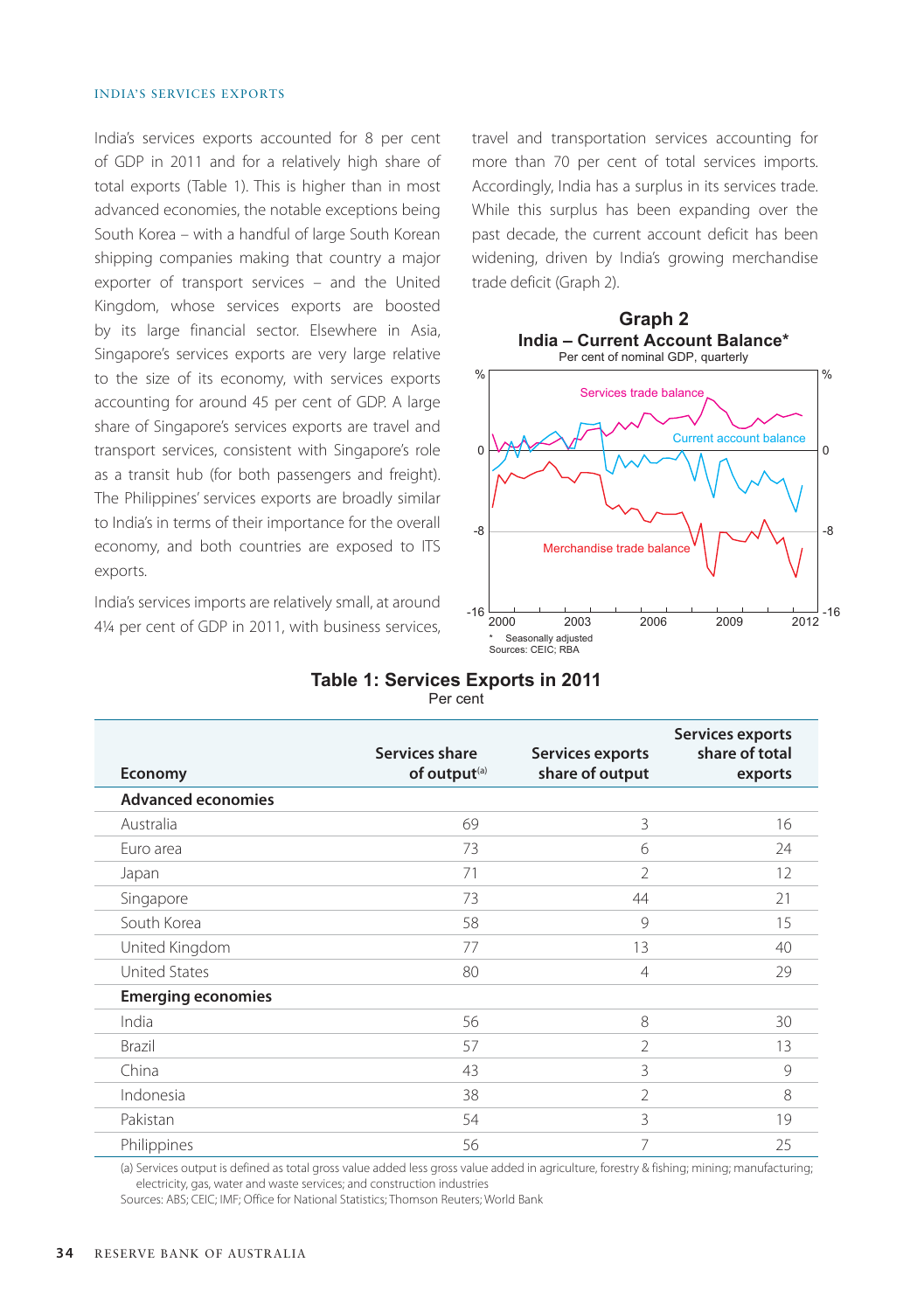## **Components of Services Exports**

The ITS sector is the largest and one of the fastest unest both and the US\$b and US\$b and US\$b and U growing services exporting sectors of the Indian economy; over the past 15 years, the value of ITS services exports has grown at an average annual rate of almost 30 per cent (Graph 3). The ITS sector is also predominantly export oriented, with exports accounting for around two-thirds of its revenue (NASSCOM 2011). The rapid growth in ITS exports has resulted in the sector's share of total services exports rising from less than 20 per cent in 1997/98 to around 45 per cent in the 2011/12 fiscal year.<sup>1</sup>



The ITS sector can be divided into three broad industries: information technology, business process outsourcing and engineering design & product development. The exports of all of these industries have grown rapidly in recent years, though growth rates slowed in 2009/10, with depressed global economic conditions resulting in a softening in demand for information services, particularly from the advanced economies (Graph 4). Since 2010, growth in ITS exports has picked up again as economic conditions in some advanced economies have improved.



A common misconception is that a large share of India's services exports are call centre-related services. However, business process outsourcing, which includes call centre-related services, only represents around one-quarter of total ITS exports. In fact, more than half of India's ITS export revenue comes from information technology exports, which include consulting, system integration and management.

Nonetheless, business process outsourcing is still an important source of export revenue, accounting for around 10 per cent of India's total services exports revenue in 2011. 'Customer interaction' exports (which include call centres) is the largest component of business process outsourcing, making up around one-third of the category (Graph 5). Other business process outsourcing activities include 'finance & accounting', which covers services such as account keeping and statutory reporting; 'knowledge services', which refers to outsourcing of functions such as business research and data management; and specialised and vertically integrated services, sometimes referred as 'verticals', which require a high level of knowledge about the client industry (such as medical transcription and processing of mortgage and credit card applications).

As discussed above, India has a substantial competitive advantage in delivering such services

<sup>1</sup> References to fiscal year in this article are to the Indian fiscal year, which begins on 1 April and ends on 31 March of the following calendar year.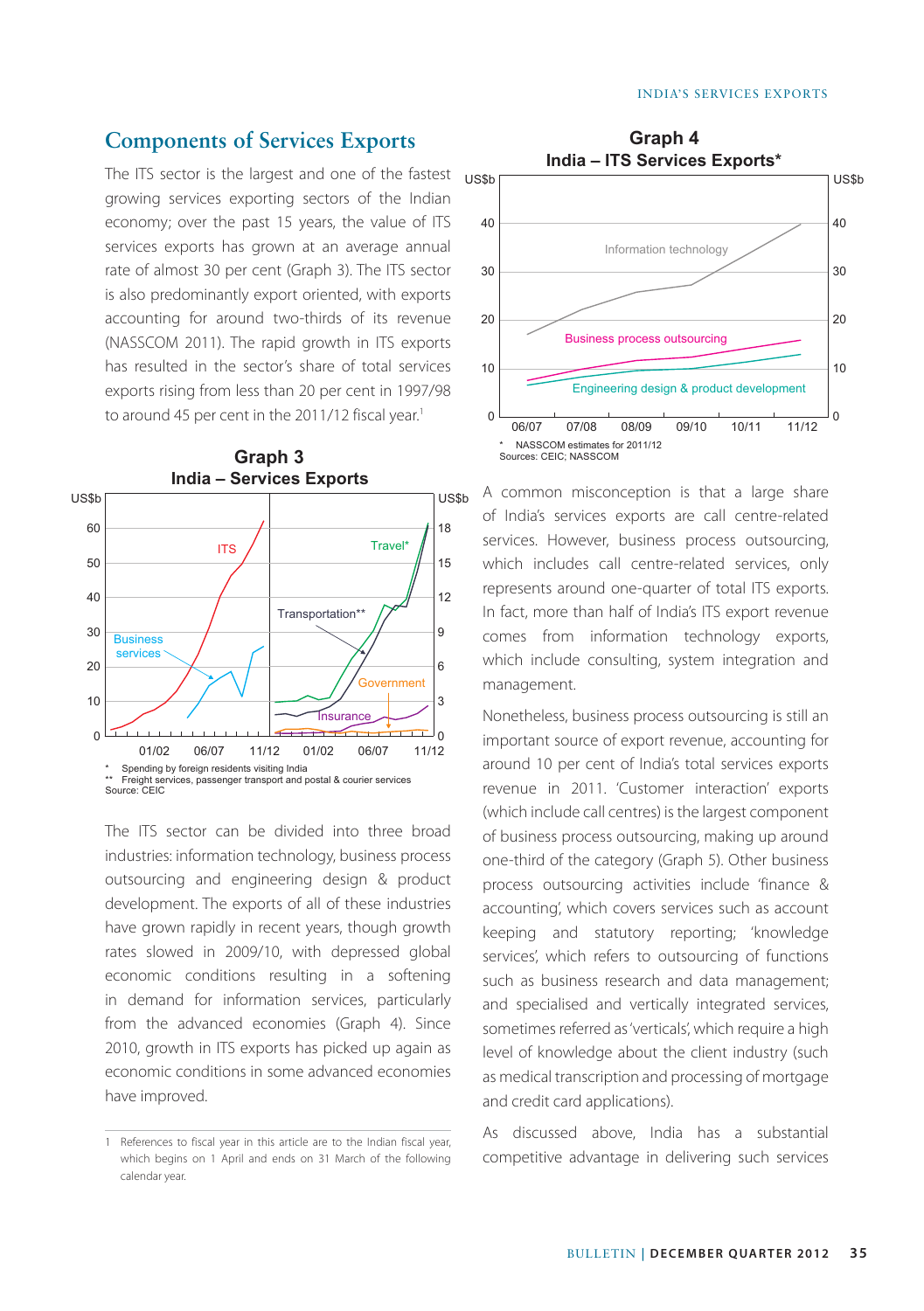

and this explains why advanced economies tend to import ITS services from India. According to NASSCOM (2011), the average operating cost per full-time employee in India can be up to 80 per cent lower than in the United States.<sup>2</sup> In addition, labour costs in India are low relative to those of potential regional competitors such as Malaysia and the Philippines (NASSCOM 2011). Many large multinational firms have established bases in India to take advantage of these lower costs.

Services exports from most other major sectors of the economy have grown at a slower pace than ITS exports over the past decade and as a result, the share of total services exports has declined for these sectors. Nevertheless, growth in non-ITS services exports has been strong. Over the past decade, transportation exports – namely freight services, passenger transport and postal & courier services – grew by more than 20 per cent per year, while travel exports (spending by foreign residents visiting India) grew by around 20 per cent per year. Rapid growth in travel exports is consistent with a sharp increase in tourist arrivals, which have more than doubled over the past decade (Graph 6). This period of rapid growth was preceded by the announcement of the second National Tourism Policy, which called

for faster processing of tourism visas and identified the need for more effective marketing in order for India to differentiate itself from other destinations (Ministry of Tourism 2002). The global 'Incredible India' advertising campaign was launched shortly after the announcement of the policy and is likely to have contributed to the strong growth in India's tourism in the subsequent decade.



## **Destination of Exports**

There is no detailed breakdown of India's services trade by country. However, as cheap labour costs and English language skills have been some of the key drivers of the expansion in ITS and services exports, it would seem likely that a large share of these exports are to advanced economies, particularly those where English is spoken. Surprisingly, data for advanced economies suggest that their services imports from India account for only a relatively small share of India's total services exports. Services imports originating from India and imported by the United States, euro area and the United Kingdom together account for only around one-fifth of India's total services exports. It is possible that this low share reflects difficulties that statisticians face in identifying the source country for services imports.

Alternative data sources suggest that, at least for certain types of services exports, the advanced

<sup>2</sup> This wage gap may partly reflect differences in labour productivity.